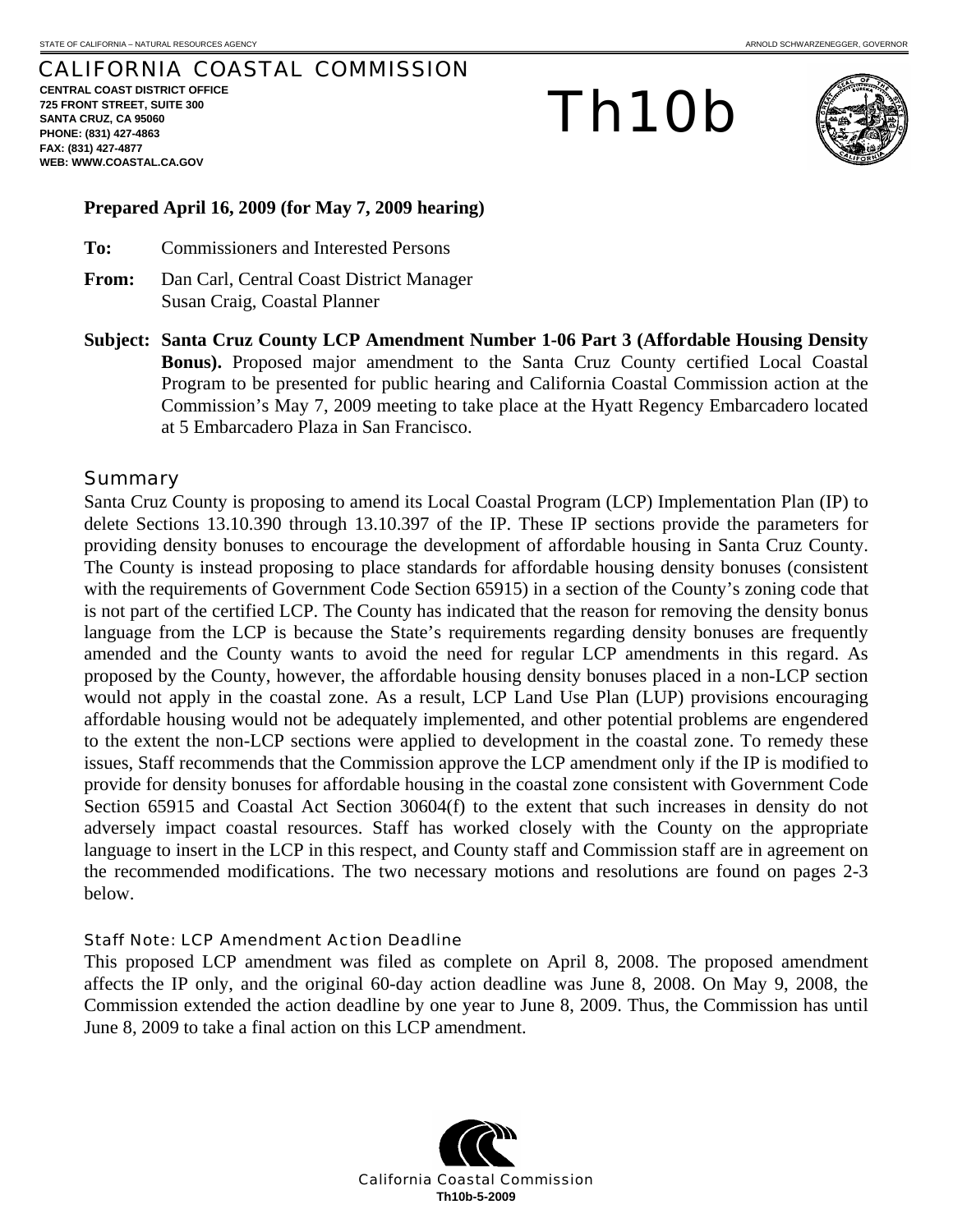# Staff Report Contents **Staff Report Contents**

| <b>IV.</b> Exhibit |  |
|--------------------|--|

Exhibit A: IP Sections Proposed for Deletion

# I. Staff Recommendation – Motions and Resolutions

Staff recommends that the Commission, after public hearing, approve the proposed amendment only if modified. The Commission needs to make two motions in order to act on this recommendation.

# 1. Denial of Implementation Plan Major Amendment Number 1-06 Part 3 as Submitted

Staff recommends a **YES** vote on the motion below. Passage of this motion will result in rejection of the amendment and the adoption of the following resolution and the findings in this staff report. The motion passes only by an affirmative vote of a majority of the Commissioners present.

**Motion (1 of 2).** I move that the Commission **reject** Implementation Plan Major Amendment Number 1-06 Part 3 as submitted by Santa Cruz County.

**Resolution to Deny.** The Commission hereby **denies** certification of Implementation Plan Major Amendment Number 1-06 Part 3 as submitted by the Santa Cruz County and adopts the findings set forth in this staff report on the grounds that, as submitted, the Implementation Plan amendment is not consistent with and not adequate to carry out the certified Land Use Plan. Certification of the Implementation Plan amendment would not comply with the California Environmental Quality Act because there are feasible alternatives or mitigation measures which could substantially lessen any significant adverse effect which the Implementation Plan Amendment may have on the environment.

# 2. Approval of Implementation Plan Major Amendment Number 1-06 Part 3 if Modified

Staff recommends a **YES** vote on the motion below. Passage of this motion will result in certification of the amendment with the suggested modification and the adoption of the following resolution and the findings in this staff report. The motion passes only by an affirmative vote of a majority of the Commissioners present.

**Motion (2 of 2).** I move that the Commission **certify** Implementation Plan Major Amendment Number 1-06 Part 3 if it is modified as suggested in this staff report.

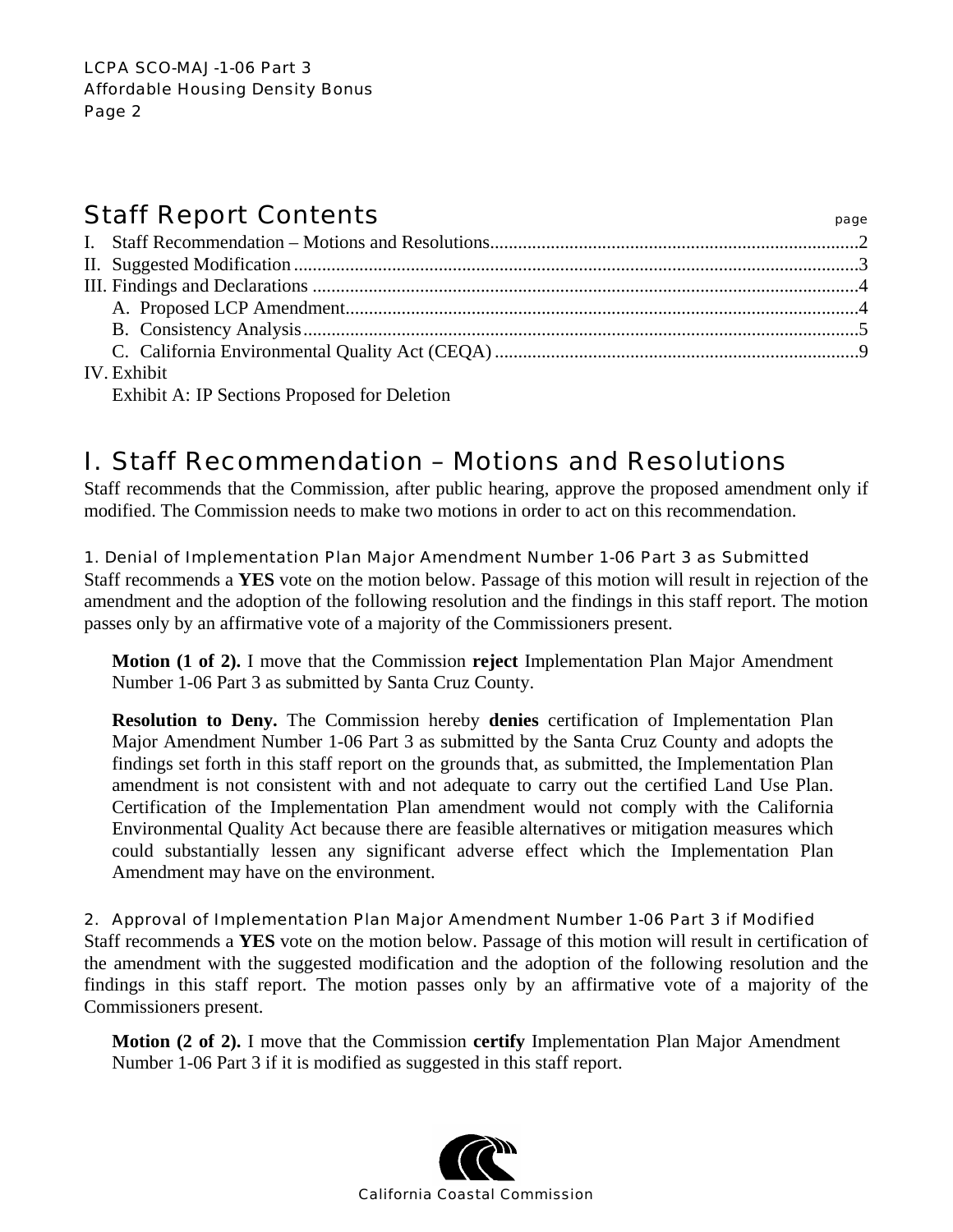**Resolution to Certify with Suggested Modification.** The Commission hereby **certifies** Implementation Plan Major Amendment Number 1-06 Part 3 to the Santa Cruz County Local Coastal Program if modified as suggested and adopts the findings set forth in this staff report on the grounds that, as modified, the Implementation Plan amendment is consistent with and adequate to carry out the certified Land Use Plan. Certification of the Implementation Plan amendment if modified as suggested complies with the California Environmental Quality Act because either: (1) feasible mitigation measures and/or alternatives have been incorporated to substantially lessen any significant adverse effects of the plan on the environment; or (2) there are no further feasible alternatives or mitigation measures that would substantially lessen any significant adverse impacts which the Implementation Plan Amendment may have on the environment.

# II. Suggested Modification

The Commission hereby suggests the following modification to the proposed LCP amendment, which is necessary to make the requisite Land Use Plan consistency findings. If Santa Cruz County accepts the suggested modification within six months of Commission action (i.e., by November 7, 2009), by formal resolution of the Board of Supervisors, the modified amendment will become effective upon Commission concurrence with the Executive Director's finding that this acceptance has been properly accomplished. Text in underline format denotes text to be added.

**1. Add new IP section 13.10.326 to the "Zoning Regulations for Residential Districts" section of the IP as follows:** 

13.10.326 Residential Density Bonus for Affordable Housing

The Approving Body (or the Coastal Commission on appeal) may approve a density greater than that allowed by the underlying land use and zone district designations for affordable residential projects if the following criteria are met:

- (a) The proposed increased density is consistent with Coastal Act Section 30604(f), Government Code Section 65915 and Chapter 17.12;
- (b) Any affordable requirements applicable to the project, such as inclusionary units under Chapter 17.10, non-residential to residential designation conversion requirements of Section 13.01.060(d), Combining District or specific General Plan policies are first met. A project will qualify for density bonus when adding affordable units beyond those required for the project; and
- (c) If located within the Coastal Zone, the project is found to be in conformity with the Local Coastal Program (including but not limited to sensitive habitat, agriculture, public viewshed,

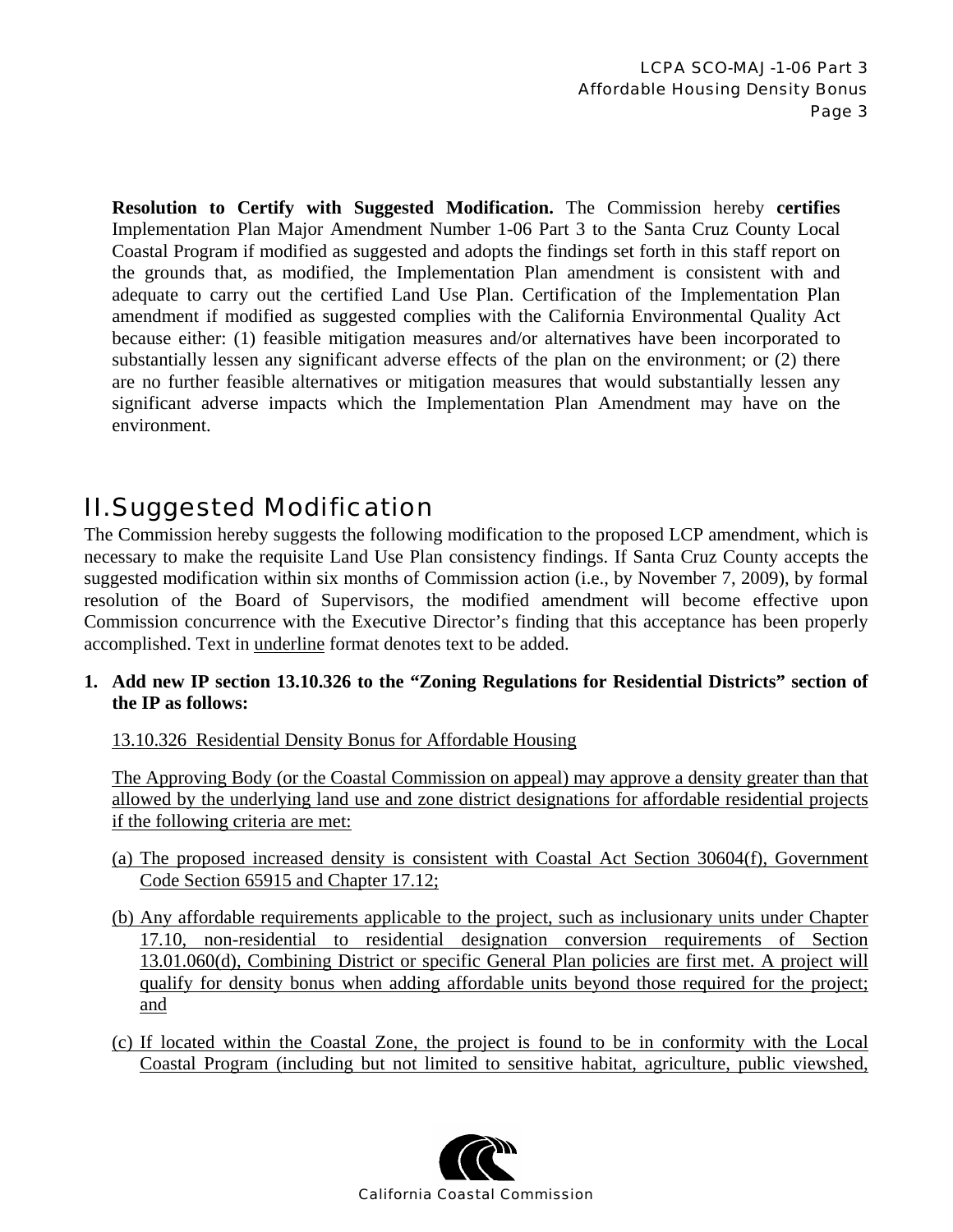public recreational access and open space protections), with the exception of the density provisions.

# III. Findings and Declarations

The Commission finds and declares as follows:

# A. Proposed LCP Amendment

# 1. Government Code Section 65915 - Affordable Housing Background

Section 65915 of the Government Code provides standards and requirements pertaining to affordable housing density bonuses. Section 65915 provides in relevant part:

- *1) A city, county, or city and county shall adopt an ordinance that specifies the incentives or concessions for the production of housing units and child care facilities that will be made available to an applicant;*
- *2) A city, county, or city and county shall grant one density bonus (i.e., density increase over the otherwise maximum allowable residential density established under the applicable land use or zoning ordinance) when an applicant for a housing development agrees to construct a housing development that will contain at least any one of the following: a) a minimum of 10 percent of the total units for lower income households; b) a minimum of 5 percent of the total units for very low income households; c) a senior citizen housing development; and d) a minimum of 10 percent of the total dwelling units in a common interest development.*
- *3) The amount of density bonus to which the applicant is entitled shall vary according to the percentage of affordable housing units proposed, up to a maximum combined mandated density increase of 35 percent;*
- *4) An applicant for a density bonus may submit to a city, county, or city and county a proposal for the specific incentives or concessions requested and the city, county, or city and county shall grant the concession or incentives requested by the applicant unless said agency makes a written finding based on substantial evidence of either of the following:* 
	- *a. The concession or incentive is not required to provide for affordable housing costs;*
	- *b. The concession or incentive would have a specific adverse impact upon public health and safety or the physical environment or on any real property listed in the California Register of Historical Resources, and for which there is no feasible method to mitigate or avoid the specific adverse impact without rendering the development unaffordable to low*

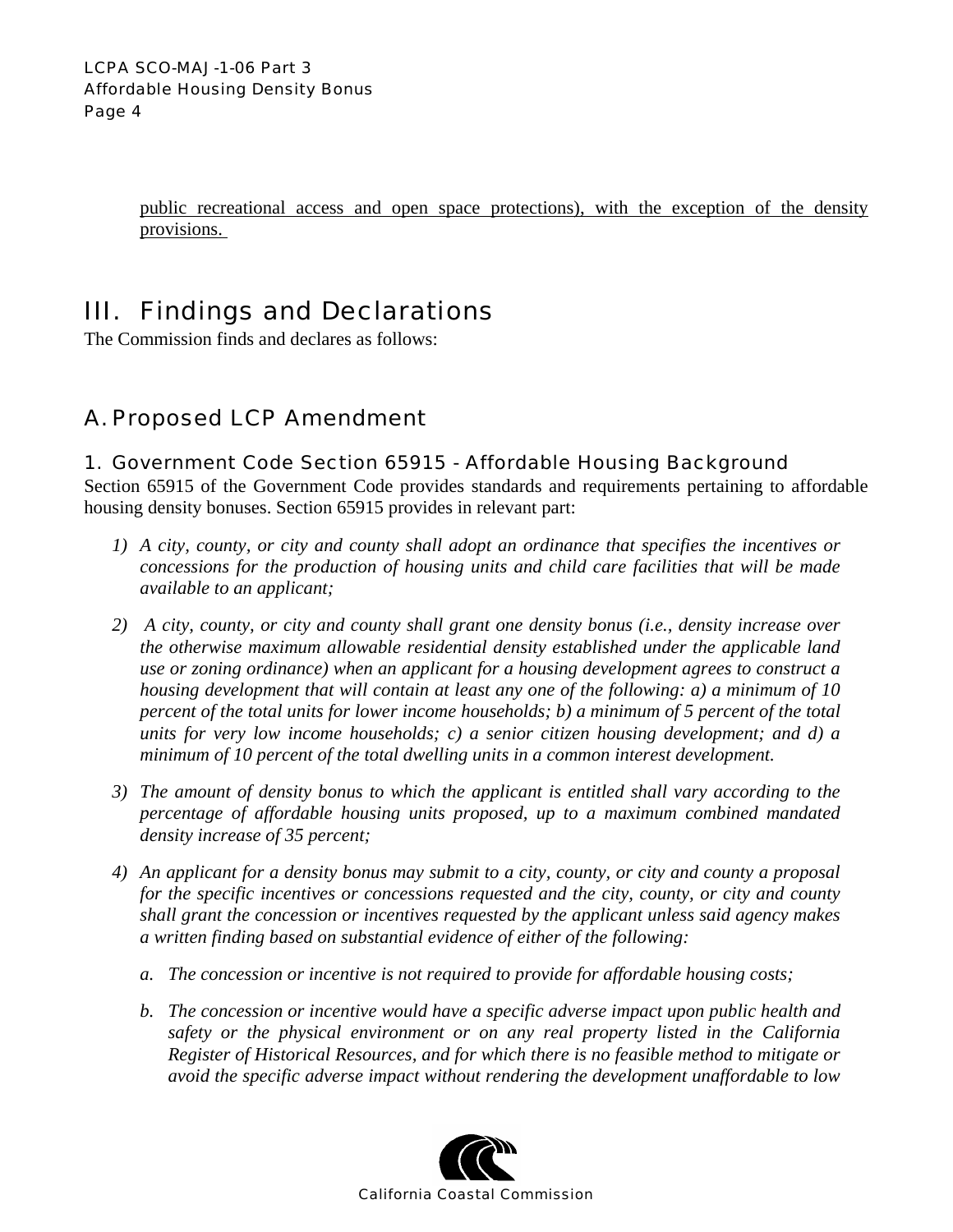*and moderate income households.* 

- *5) Nothing in this subdivision shall be interpreted to require a local government to waive or reduce development standards if the waiver or reduction would have a specific, adverse impact upon the health, safety, or the physical environment, and for which there is no feasible method to satisfactorily mitigate or avoid the specific adverse impact.*
- *6) Nothing in this subdivision shall be interpreted to require a local government to waive or reduce development standards that would have an adverse impact on any real property listed in the California Register of Historical Resources.*
- *7) An applicant shall agree to, and the city, county, or city and county shall ensure, continued affordability of all low and very low income units that qualified the applicant for the award of the density bonus for 30 years or a longer period of time if required by the construction or mortgage financing assistance program, mortgage insurance program, or rental subsidy program.*

Thus, Section 65915 describes a mechanism for providing incentives for density bonuses provided such incentives/bonuses do not adversely impact the County's environment. Such a density bonus must be consistent with the applicable Coastal Act/LCP requirements. In other words, Section 65915 does not trump coastal resource protections of the Coastal Act or the LCP. In short, Section 65915 requires that a density bonus be provided, but not at the expense of the physical environment, including coastal resources within the coastal zone.

# 2. Description of Proposed LCP Amendment

The proposed LCP amendment deletes sections 13.10.390 through 13.10.397 of the IP, which provide the parameters for density bonuses to encourage the development of affordable housing in Santa Cruz County. These IP sections were last updated in 1994 and do not reflect the State's current affordable housing density bonus standards described by Government Code Section 65915. The County has placed the new density bonus and affordability regulations (that are consistent with Government Code Section 65915) in a section of the zoning code that is not part of the LCP. Thus, under the proposed amendment, the affordable housing density bonus regulations would no longer apply in the coastal zone.

See Exhibit A for the certified LCP text proposed for deletion.

# B. Consistency Analysis

# 1. Standard of Review

The proposed amendment affects the IP component of the Santa Cruz County LCP. The standard of review for IP amendments is that they must be consistent with and adequate to carry out the policies of

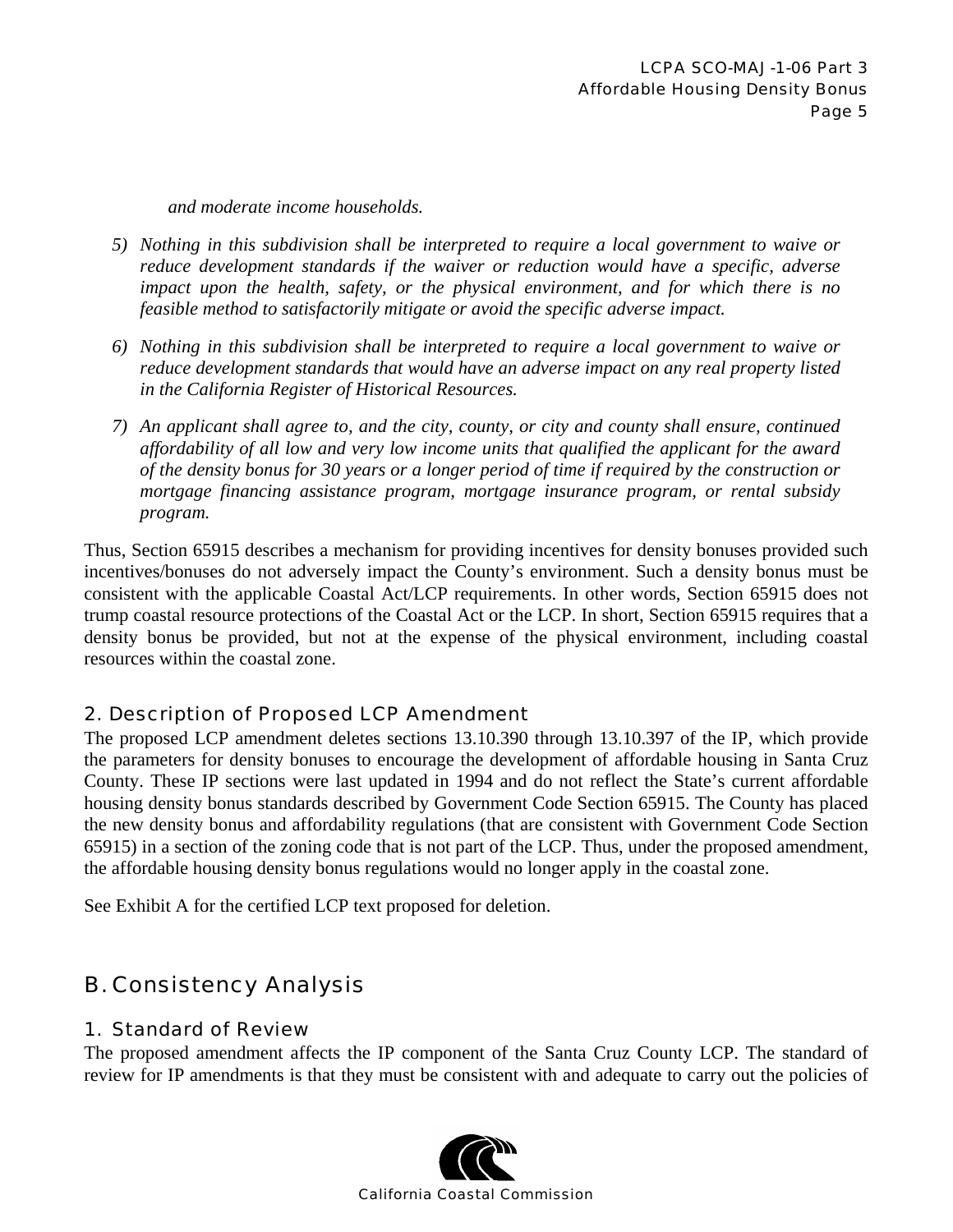the certified LUP.

# 2. IP Amendment Consistency Analysis

## A. Applicable Policies

The following certified LUP policies encourage the provision of affordable housing in the coastal zone of Santa Cruz County:

*Land Use Policy 2.1.10 – Annual Limitation of Building Permits: Control the County's rate of growth through an annual limitation on the approval and issuance of building permits. Allow exemptions from the building permit allocation quotas for residential projects specifically operated, restricted, and permanently maintained for affordable housing or temporary visitor accommodations. Affordable housing units, as defined in the County Code ordinance titled "Annual Population Growth Goals for Santa Cruz County" shall also be exempt from permit allocation limitations and shall, to the extent feasible, equal an average of not less than 15% of newly constructed units.* 

*Land Use Policy 2.23.1 - Lower and Moderate Income Housing in the Coastal Zone: Restrict conversion or demolition of existing residential units occupied by persons or families of lower or moderate income, unless provision has been made for replacement of those units. Replacement units shall be available to persons of lower or moderate income, and if the units which are converted or demolished are in the Coastal Zone, replacement units shall be located elsewhere in the Coastal Zone, if feasible.* 

The Santa Cruz County LUP also contains numerous policies requiring that development, including affordable housing development, protect coastal resources, including, but not limited to, visual resources, environmentally sensitive habitat, open space, agriculture, and water resources. In addition, Land Use Policy 2.1.4 specifically requires that the siting of new development, including residential development, will not have significant adverse effects on coastal resources and states:

*Land Use Policy 2.1.4 – Siting of New Development: Locate new residential, commercial, or industrial development within, next to, or in close proximity to existing developed areas with adequate public services and where it will not have significant adverse effects, either individually or cumulatively, on environmental and natural resources, including coastal resources.* 

# B. Analysis

1

The IP currently provides density bonuses generally up to  $25\%$ <sup>1</sup> for the provision of affordable housing units in all zoning districts that allow residential development if the project is otherwise consistent with

<sup>&</sup>lt;sup>1</sup> The existing IP allows a 50% increase over the 25% density bonus if all the units in a density-bonus eligible development will be affordable to persons of low or very low income.

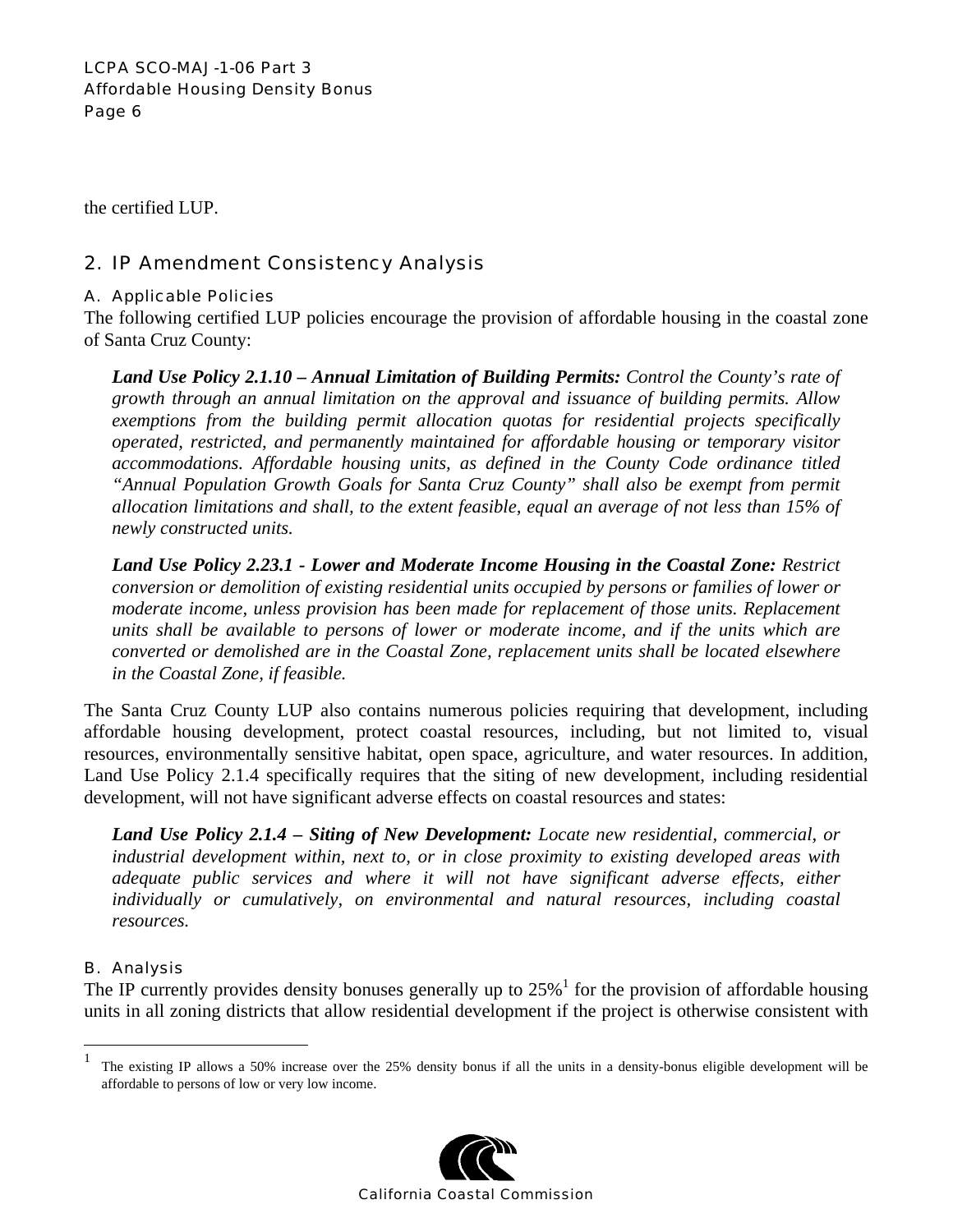all other applicable certified LCP policies and development standards. The current IP density bonus language was last updated in 1994. Since that time, the State's requirements have changed such that the current IP density bonus language is no longer consistent with the provisions in State law. Generally, the new State regulations (pursuant to Government Code Section 65915) allow for a greater density bonus (up to 35%), establish a lower threshold for triggering a density bonus (5% for very low income, 10% for low and moderate income, and 100% for senior affordable housing), define a clearer process for pursuing certain development standard variations, offer an option for a waiver of development standards, define prescribed reduced parking standards, and provide more opportunities for density bonuses through land donation and the construction of childcare centers.

The proposed amendment would delete the outdated density bonuses provisions from the IP (see Exhibit A) and place the new density bonus provisions that comply with Government Code Section 65915 in a section of the County Code that is not part of the IP. The County has indicated that the reason for not placing the new density bonus provisions in the IP is to avoid the need for regular LCP amendments, because the County indicates that Government Code Section 65915 is frequently amended by the State. As submitted by the County, however, the proposed LCP amendment would remove all density bonus provisions from the LCP, so the County would no longer have the authority to allow any density bonuses in the coastal zone. Thus, any proposed project in the coastal zone that includes an increased density for affordable housing above the density allowed by the underlying zoning district would be inconsistent with the certified LCP.

The County has stated that it intends to apply the new non-LCP density bonus provisions in the coastal zone to allow for affordable housing development at densities greater than the LCP would allow. However, these density bonus provisions would not be part of the LCP and thus would not be applicable in the coastal zone. If they were applied to coastal zone development to allow increased density and related measures that did not comply with underlying LCP policies, then such density and related measures would be inconsistent with the LCP. Because the LCP is the standard of review for coastal permits, some subset of such projects would be subject to challenge through appeal to the Commission, and all could be subject to legal challenge for failure to comply with the LCP. Affordable housing projects in Santa Cruz County have historically been controversial, and thus it seems clear that the potential for such challenges of County decisions is more likely, and perhaps even reasonably foreseeable. These circumstances do not encourage the provision of affordable housing, and if approved as submitted, the IP would no longer adequately implement the LUP's affordable housing provisions. Thus, the IP Amendment should be rejected as submitted.

One way to resolve these issues is to make the new zoning code sections that implement the affordable housing provisions of Section 65915 part of the LCP. This would require some changes to the new sections to ensure LCP consistency in that respect, but it is a valid option. However, County staff has indicated that the County will not support modifications that add the updated density bonus provisions to the LCP. Another option is to deny the amendment outright and retain the existing LCP provisions. That option, however, is both not supported by the County and would result in the retention of provisions that have not been updated to conform as applicable to State law. A third option is to include

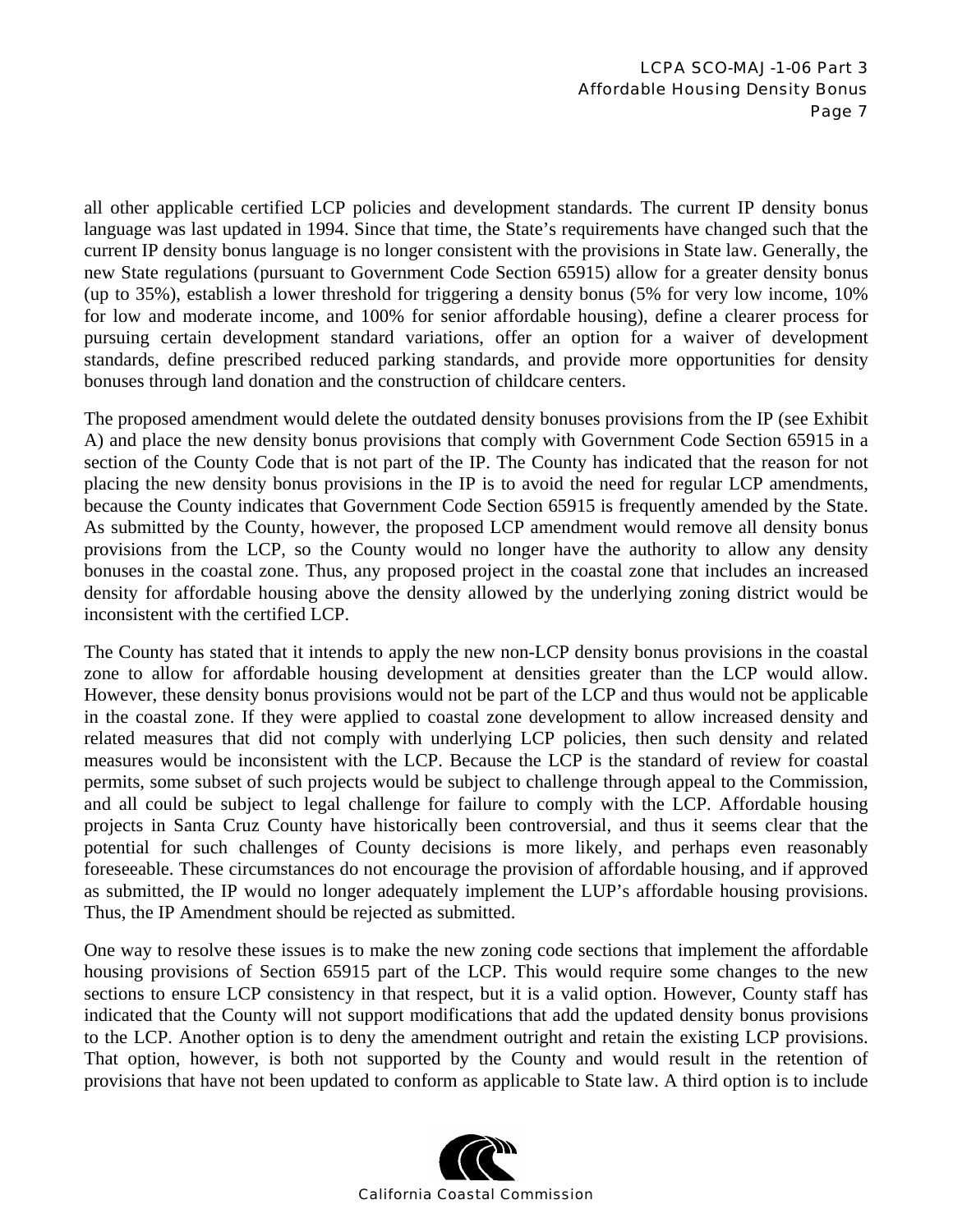## LCPA SCO-MAJ-1-06 Part 3 Affordable Housing Density Bonus Page 8

<u>.</u>

a suggested modification to the IP Amendment that would add a section allowing affordable housing density bonuses if such increased densities were otherwise consistent with the LCP.

In this way, the IP would still be adequate to implement LUP policies 2.1.10 and 2.23.1, which encourage the construction of affordable housing in the Coastal Zone. Although the Commission must consider whether the proposed amendment is adequate to implement the LUP, not the Coastal Act, it is still important to note that Coastal Act Section 30604(f) encourages affordable housing and requires local governments to approve greater densities for affordable housing projects, as long as those projects are otherwise in conformity with the certified LCP. Coastal Act Section 30604(f) states:

*The commission shall encourage housing opportunities for persons of low and moderate income. In reviewing residential development applications for low- and moderate-income housing, as defined in paragraph (3) of subdivision (h) of Section 65589.5 of the Government Code, the issuing agency or the commission, on appeal, may not require measures that reduce residential densities below the density sought by an applicant if the density sought is within the permitted density or range of density established by local zoning plus the additional density permitted under Section 65915 of the Government Code, unless the issuing agency or the commission on appeal makes a finding, based on substantial evidence in the record, that the density sought by the applicant cannot feasibly be accommodated on the site in a manner that is in conformity with Chapter 3 (commencing with Section 30200) or the certified local coastal program.* 

The suggested modification thus allows increased densities for affordable housing projects if they are consistent with Coastal Act Section 30604(f), Government Code Section 65915, the County's density bonus provisions, and the certified LCP. Although the Commission does not generally support the use of cross-referencing in LCPs, given the inherent difficulties in ensuring coastal resources are protected when other cross-referenced provisions may be outside of the Commission's purview, in this case the Coastal Act's cross-reference to the densities of Government Code Section 65915 provides a foundation for addressing the issues described above. In other words, replacement LCP text can be added that includes a similar cross-reference as the Coastal Act to ensure that affordable housing continues to be encouraged and additional densities provided for consistent with Government Code Section 65915. Of course, such addition must also ensure that any such increased density is otherwise in conformity with the  $LCP<sup>2</sup>$  (including with respect to LCP provisions protecting sensitive habitats, agriculture, views, public recreational access, and open space). See suggested modification 1.

In addition, to the extent that any such project is located seaward of the first through public road and the

<sup>&</sup>lt;sup>2</sup> Similar to the requirement for Coastal Act and LCP conformance explicitly identified in Coastal Act Section 30604(f), Government Code Section 65915(m) includes a similar explicit requirement, namely that "Nothing in this section shall be construed to supersede or in any way alter or lessen the effect or application of the California Coastal Act (Division 20 commencing with Section 30000) of the Public Resources Code." In other words, both the Coastal Act and Government Code recognize that such increased densities may only be allowed if the resultant projects adequately protect coastal resources consistent with the Coastal Act and/or the LCP.

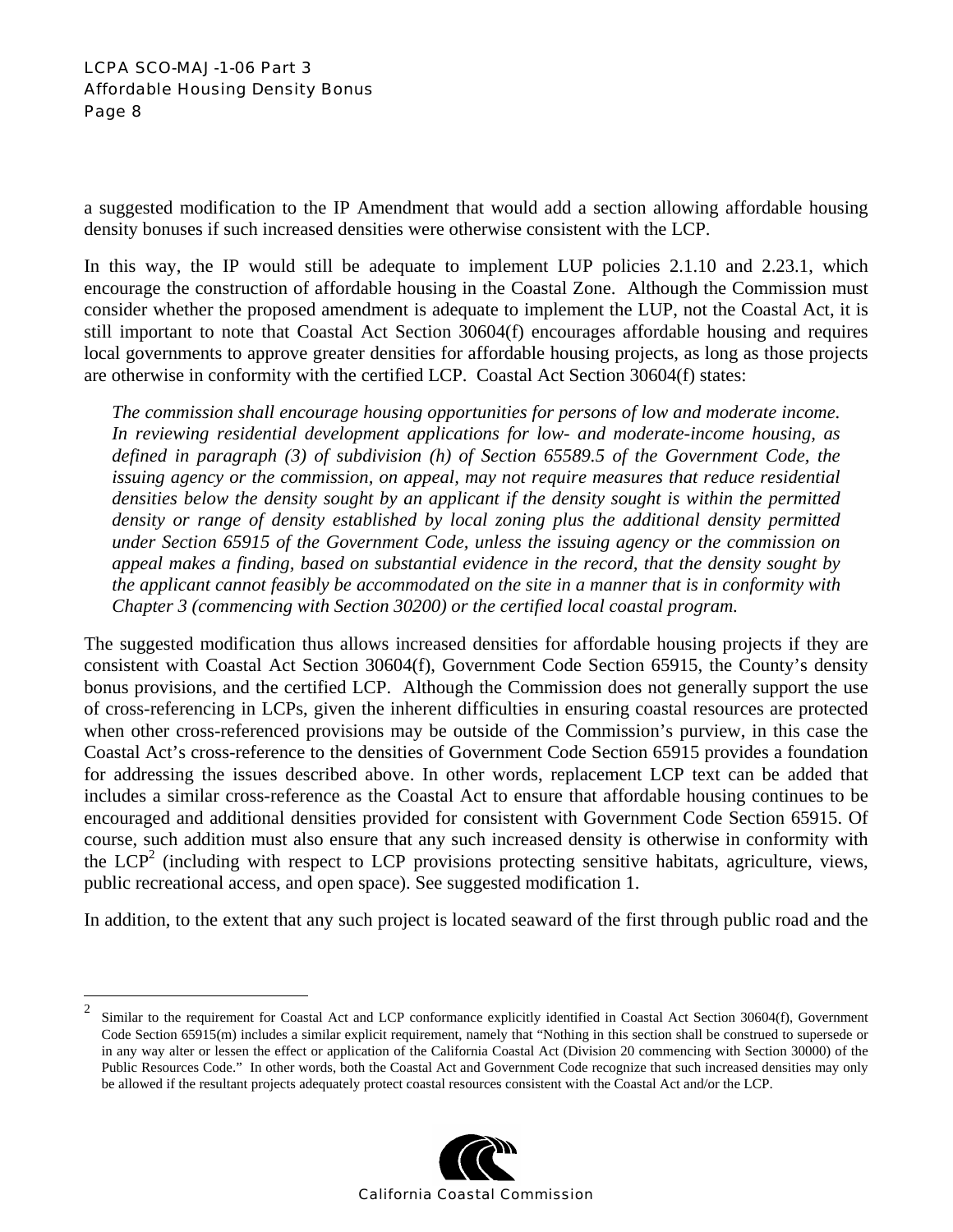sea, it will also need to be consistent with the public access and recreation policies of the Coastal Act.<sup>3</sup> On this latter point, County staff has indicated that the County is not supportive of a modification to add this required Coastal Act access and recreation finding to the suggested modification text. Although it would provide a valid reference within the new text, it is true that it is redundant because this requirement applies whether it is identified in the text or not. In that respect, the Commission intends that such finding be made in terms of any future density bonus pursuant to the new LCP text because it is a fundamental requirement of the Coastal Act that applies to development seaward of the first public road whether it is stated explicitly in this new LCP text or not.

In conclusion, the suggested modification will allow for increased densities consistent with State law to encourage affordable housing in certain situations, and will at the same time ensure that coastal resources are protected from inappropriate increases in density above that allowed by the underlying zoning district. Thus, as modified, the proposed amendment can be found consistent with and adequate to carry out the certified LUP.

# C. California Environmental Quality Act (CEQA)

The Coastal Commission's review and development process for LCPs and LCP amendments has been certified by the Secretary of Resources as being the functional equivalent of the environmental review required by CEQA. Therefore, local governments are not required to undertake environmental analysis of proposed LCP amendments, although the Commission can and does use any environmental information that the local government has developed. CEQA requires that alternatives to the proposed action be reviewed and considered for their potential impact on the environment and that the least damaging feasible alternative be chosen as the alternative to undertake.

The County, acting as lead CEQA agency, determined that the proposed LCP amendment was categorically exempt from the requirements of CEQA. This staff report has discussed the relevant coastal resource issues with the proposal, and has recommended an appropriate suggested modification to avoid and/or lessen any potential for adverse impacts to said resources. All public comments received to date have been addressed in the findings above. As such, there are no additional feasible alternatives or feasible mitigation measures available that would substantially lessen any significant adverse environmental effects which approval of the amendment, as modified, would have on the environment within the meaning of CEQA. Thus, if so modified, the proposed amendment will not result in any significant environmental effects for which feasible mitigation measures have not been employed consistent with CEQA Section 21080.5(d)(2)(A).

<sup>3</sup> <sup>3</sup> Pursuant to Coastal Act Section 30604(c), this requirement applies to all development within the coastal zone, whether in a local government jurisdiction where there is a certified LCP or not.

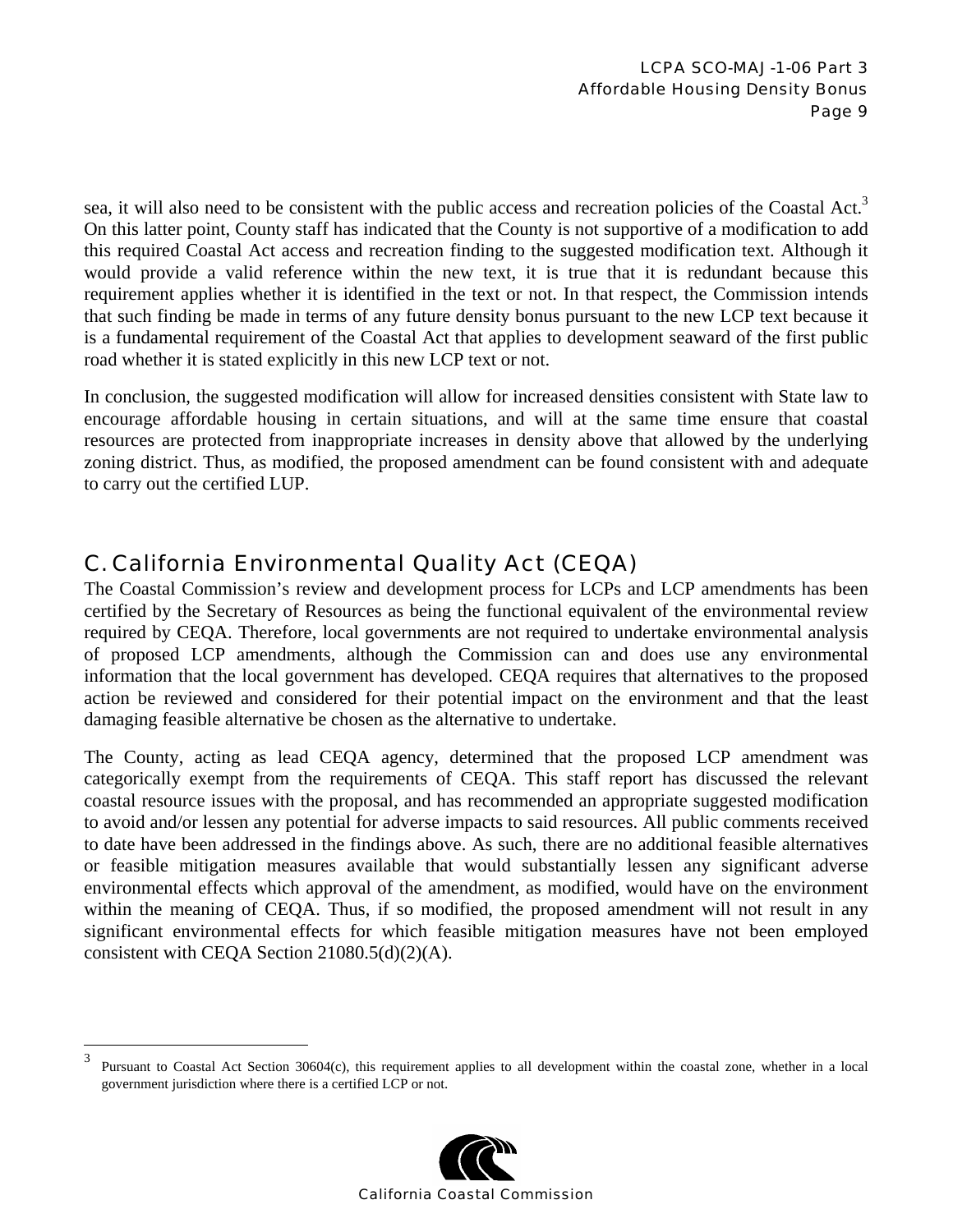## TEXT OF SECTIONS 13.10.390 THROUGH 13.10.397 DELETED BY ORDINANCE 4814

#### 13.10.390 Residential density bonuses and affordability incentives.

 $(a)$  Purpose. Sections 13.10.390 through 13.10.397 provide for density bonuses and other incentives to encourage the production of affordable housing in Santa Cruz County. These sections shall be known as the county Residential Density Bonus and Affordability Incentives provisions.

(b) Definitions. When used in Sections 13.10.390 through 13.10.397, the following terms shall have the following meanings:

(1) "Density Bonus law" shall mean California Government Code sections 65915 and 65917, and any successor provisions, as amended from time to time and if amended into the Local Coastal Program.

(2) "Housing development" shall mean one or more groups of projects for residential units constructed in the planned development of the County, as defined in Government Code section  $65915(g)$  and any successor provisions, as amended from time to time and if amended into the Local Coastal Program.

(3) "Qualifying resident" shall mean a person 62 years or older, or a person 55 or older residing in a residential development of at least 150 dwelling units which is developed for, or substantially rehabilitated or renovated for, senior citizens, as referred to in Government Code section 65915 and defined in Civil code section 51.3, and any successor provisions, as amended from time to time and if amended into the Local Coastal Program.

#### 13.10.391 Density bonus authorized.

(a) 25% Bonus. Subject to Section 13.10.392, the maximum residential density allowable under the applicable zoning designation shall be increased by 25 percent for any density-bonus eligible development. In the coastal zone, a residential development which includes a density bonus in excess of 25 percent shall not be considered a principal permitted use and shall be appealable to the Coastal Commission. If there is an inconsistency between the density allowed under the land use element of the General Plan and the applicable Zone District, the density allowed under the land use element of the General Plan shall prevail. The density bonus shall be calculated based on the otherwise maximum allowable residential density under the applicable zoning ordinance and land use elements of the general plan as they apply to the project site. The otherwise maximum allowable residential density shall mean the maximum potential density modified by applying all site specific environmental development constraints identified within the zoning ordinances and land use element, including all applicable Local Coastal Program policies and implementing ordinances as certified by the Coastal Commission. In the coastal zone, any housing development approved pursuant to Government Code Section 65915 shall be consistent, to the maximum extent feasible, and in a manner most protective of eoastal resources, with all otherwise applicable certified local coastal program policies and development standards. Approval of development proposed under this section shall require a finding that the development, if it had been proposed without the 25 percent density increase, would have been fully consistent with the policies and development standards of the certified local coastal program. In cases where a 25 percent density increase is granted pursuant to



 $\mathbf{1}$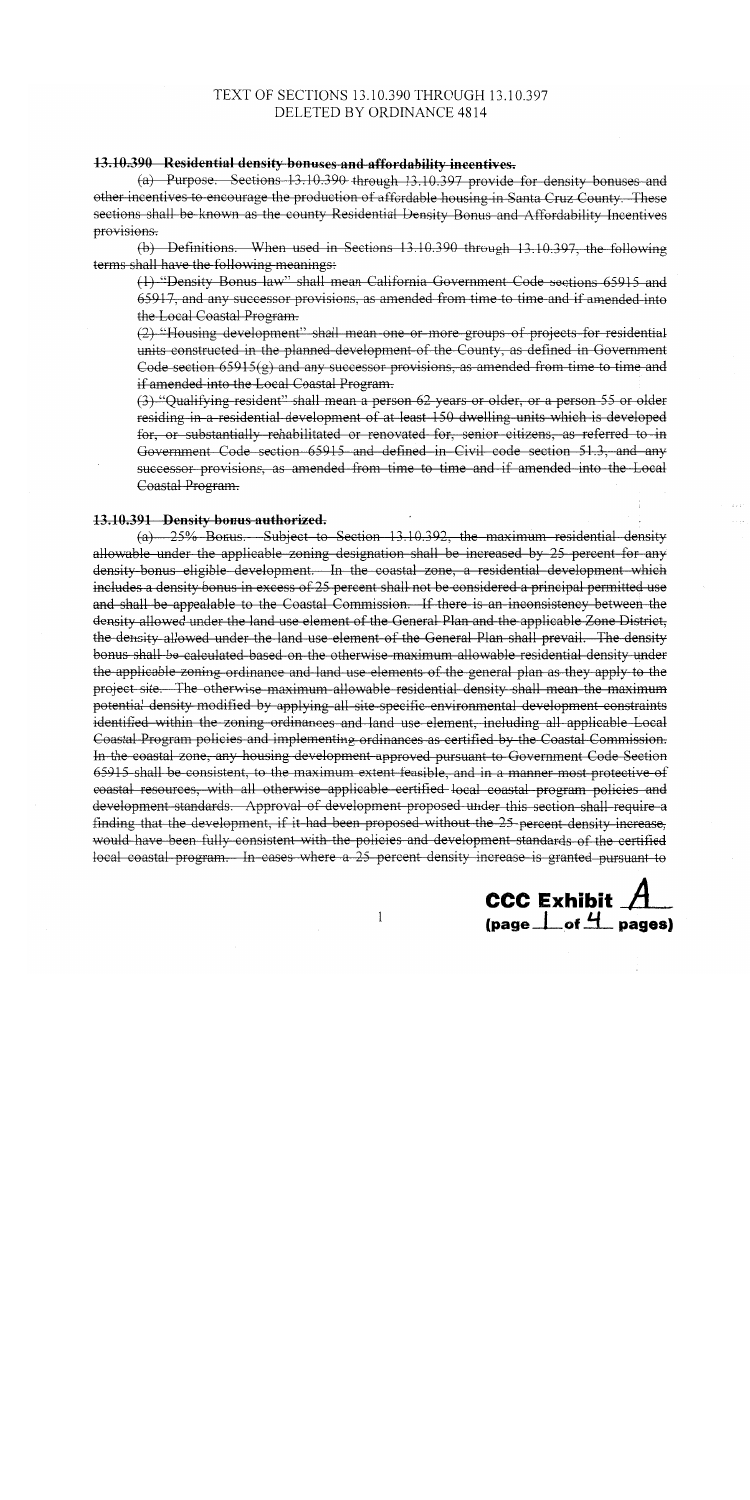Government Code Section 65915 which results in development inconsistent with otherwise applicable-certified local coastal program policies and development-standards, such as height, parking and setback requirements, the relief grant from such standards shall be considered an additional incentive under Government Code Section 65915(h).

(b) Eligible Developments. A density bonus eligible development shall be a housing development consisting of five or more dwelling units, where:

(1) At least 20 percent of the total housing development units, before the density bonus is applied, will be affordable to lower income households, as defined

California health and Safety Code Section 50093 (or a successor provision); or

 $(2)$ . At least 10 percent of the total housing development units, before the density bonus is applied, will be affordable to very low income household, as defined in California Health and Safety Code Section 50093 (or a successor provision); or

 $(3)$  At least 50 percent of the units will be for qualifying residents.

(e) Additional Bonus for 100% Affordable Projects for Qualifying Residents. If all the units in a density bonus-eligible development will be: (1) affordable to persons of lower or very low income, and  $(2)$  reserved for occupancy by qualifying residents, the 25 percent density bonus provided by Subsection (a) shall be increased to 50 percent.

(d) Units Not Counted. Units required to be affordable to lower or very low income households pursuant to Chapter 12.06 (the County Demolition Ordinance) of this Code or California Government Code Section 65590 (or a successor provision) shall not be counted in computing the minimum percentages required for a density bonus.

#### 13.10.392 Alternative incentives in place of bonus.

In lieu of the density bonus provided by Section 13.10.391, the County may provide other incentives for a density-bonus eligible development if the County determines that the other incentives can reasonably be expected to reduce the development cost per unit by the same amount as would a 25 percent density bonus.

#### 13.10.393 Additional concessions or incentives.

(a) Concessions or Incentives. In addition to the density bonus, the County shall either:  $(1)$  Provide at least one additional concession or incentive within the meaning of the State Density Bonus law. In the Coastal Zone, any incentives must be consistent, to the maximum extent feasible, and in a manner most protective of coastal resources, with all otherwise applicable certified Local Coastal Program policies and standards. In choosing between incentives, priority shall be given to that incentive most protective of coastal resources so as to avoid any development within or adjacent to wetlands or other environmentally sensitive areas, or any development within or adjacent to geologie hazard areas, or any development which would result in any significant adverse impacts on coastal access and recreation.

- $(i)$  a reduction of site development standards,
- (ii) a modification of zoning code requirements or architectural design requirements,
- $(iii)$  mixed use zoning,
- $(iv)$  use of Redevelopment Agency and other public funds, or

 $\overline{2}$ 

 $(v)$  - priority processing (pursuant to written guidelines established by the Planning Department), which, in order to qualify as an "additional

> CCC Exhibit  $A$ (page  $2$  of  $4$  pages)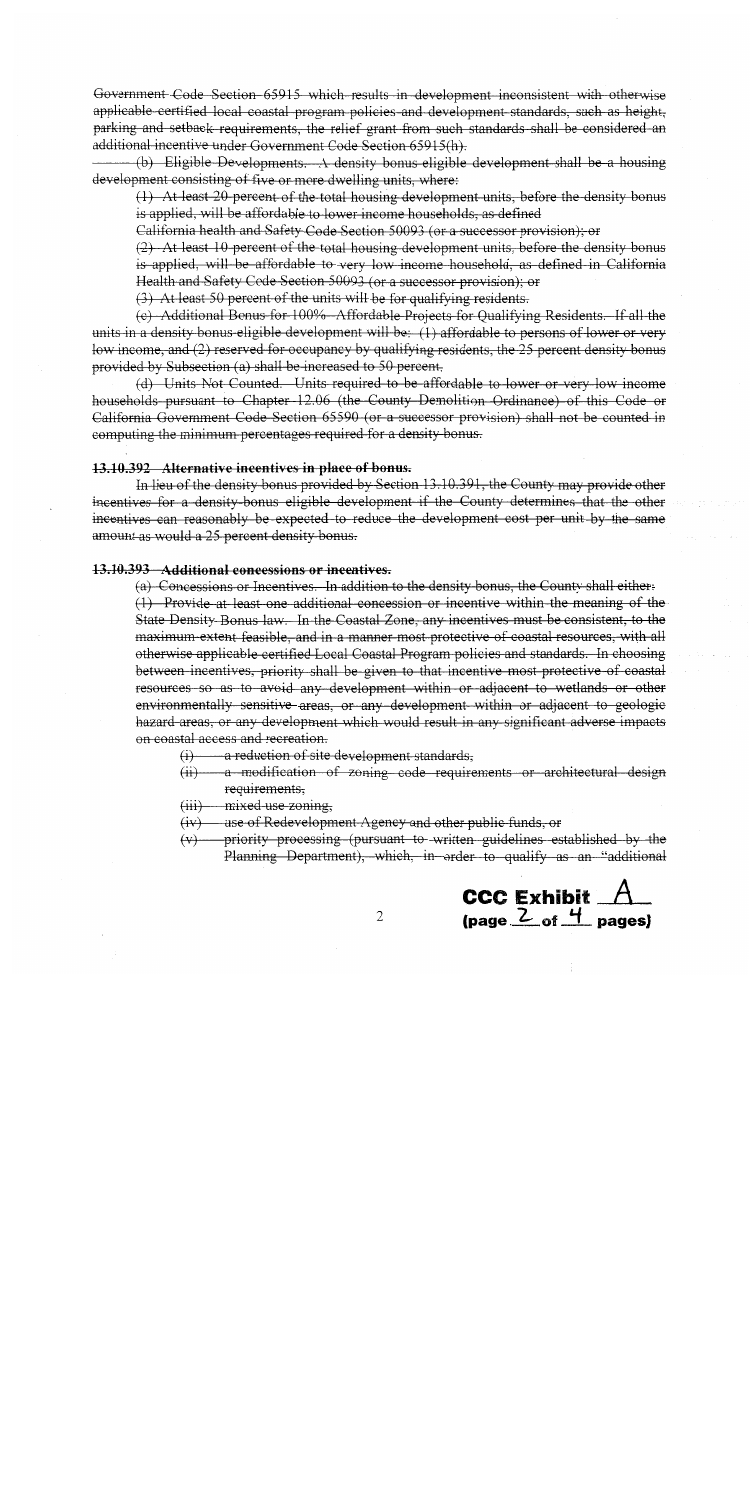concession or incentive," shall significantly assist the economic feasibility of the development (but need not make feasible an otherwise infeasible development); or

 $(2)$  Make a written finding that the additional concession(s) or incentive(s) are not required in order to provide affordable housing meeting the requirements of Section  $13.10.391(b)$ .

(b) Additional Affordability. When a density-bonus eligible development before the density bonus is applied, contains at least 35 percent of its units affordable to lower or very low income households, it shall be entitled to priority processing.

## 13.10.394 Waiver or modification of standards.

(a) In considering proposed density bonus eligible developments, the County may modify or waive one or more of the development and zoning standards from County Code Chapter 13.10, consistent with section 13.10.393, other than those being sought, with a finding in keeping with Section 18.10.230(a) that the modification or waiver will make economically feasible an otherwise economically infeasible development. No waiver or modification authorized by this Chapter shall permit a use prohibited by the applicable provisions of the County's General Plan or Local Coastal Program Land Use Plan.

#### 13.10.395 Determination of feasibility.

(a) Information to Be Considered. The county shall determine economic feasibility as discussed under Sections 13.10.393 and 13.10.394 and the financial equivalency of any alternative incentive(s) as discussed under Section 13.10.392 only after review of economic analysis and information supplied by the applicant, and other interested parties, and County staff. The applicant may be required to submit financial information, including without limitation a statement showing sources and uses of funds and/or a complete development pro forma, on a standardized form provided by the County Planning Department.

(b) Basis of Decision. The County may consider a development feasible without any additional concession, incentive, modification, or waiver of development standards if the net economic burden of providing the affordable units necessary for the density bonus does not adversely affect the overall feasibility of the development.

(c) Fee. Applications requesting a waiver or modification under Section 13.10.394, shall be accompanied by a fee reflected in the Unified Fee Schedule, to compensate for the cost of determining development feasibility. In addition, where the County proposes to provide a concession or incentive that the Applicant contends does not significantly assist the economic feasibility of the proposed development, the Applicant shall submit a fee-reflected in the Unified Fee Schedule, to compensate for the cost of the County's determination of economic impact.

#### 13.10.396 Additional application and notice requirements.

(a) Applications. An application for a development or a Development Review Group submission which seeks a density bonus shall so state on its face, or in such other place as is indicated on forms provided by the County. Such application shall similarly state whether any additional incentive or concession or modification or waiver of development standards is sought and specify each requested additional incentive or concession and each requested modification or waiver of development standards.